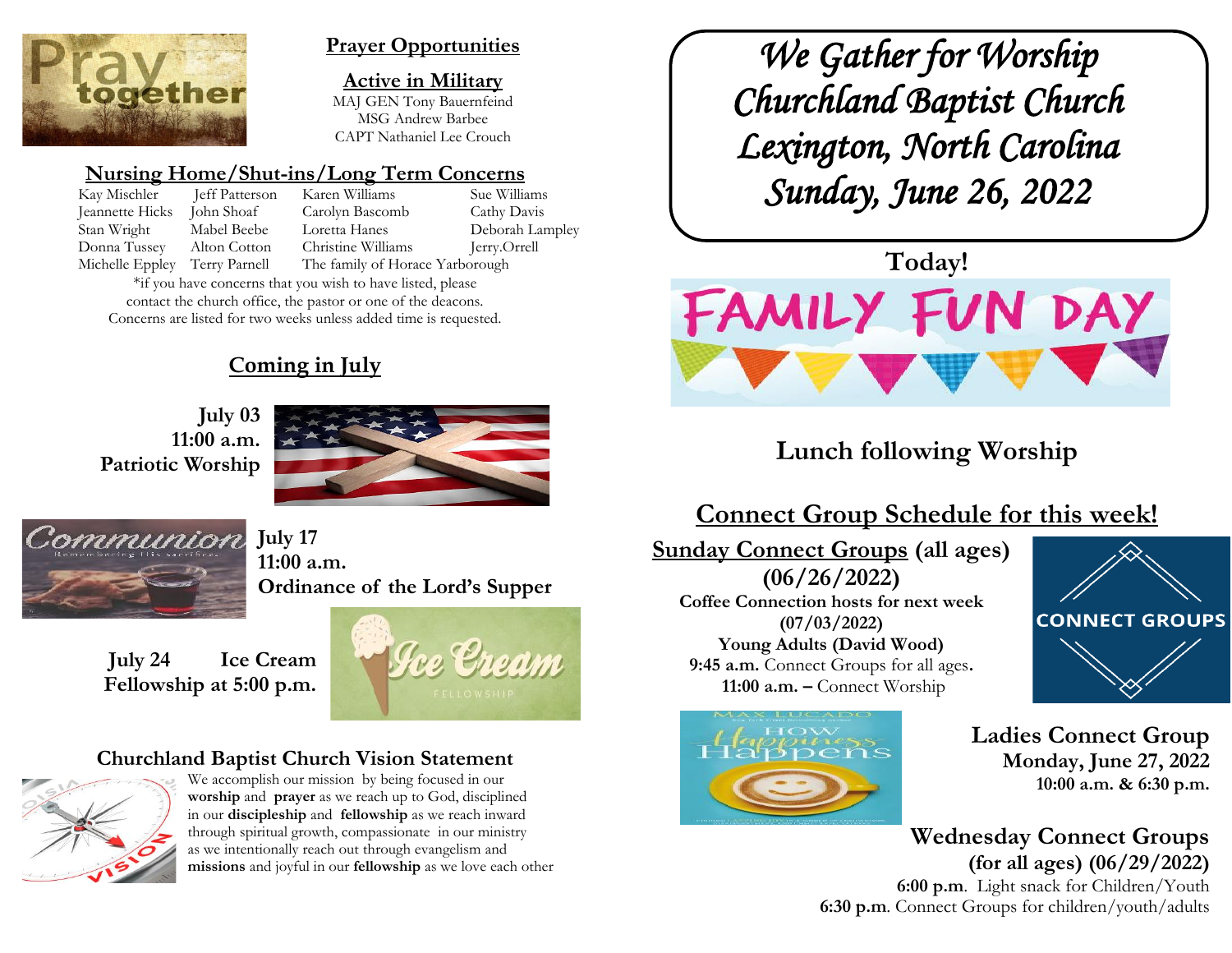

*The Worship Service at Eleven O'clock Sunday morning, June 26, 2022* 

 $\overline{a}$ **Chiming of the Hour**

**Welcome/The Work of the Church**

**Call to Worship – Chancel Choir** To God Be The Glory (4)

#### **Invocation**

**Hymn of Praise #227 –** Praise Him! Praise Him!

**Children's Sermon** Nolan Shoaf

**Special Music – Chancel Choir** Amazing Grace/My Chains are Gone

> **Hymn of Giving #203**  His Name is Wonderful

**Offertory Prayer** 

**Receiving of Tithes and Offerings**

. **Doxology**

**Message – Dr. Huckaby The Greatest Love – 1 st Corinthians 13:1-13**

**Invitation #282 –** Living for Jesus

**Postlude** – Roy Hicks



#### **The Greatest Love [1 Corinthians 13:1-13](https://biblia.com/bible/nasb95/1%20Cor%2013.1-13)**

**Introduction** – the greatest love is the most excellent way:

**The p\_\_\_\_\_\_\_\_\_\_\_\_\_\_\_ of love** (13:1-3) If I speak in the tongues of men or of angels, but do not have love, I am only a resounding gong or a clanging cymbal. <sup>2</sup> If I have the gift of prophecy and can fathom all mysteries and all knowledge, and if I have a faith that can move mountains, but do not have love, I am nothing.  $3$  If I give all I possess to the poor and give over my body to hardship that I may boast, but do not have love, I gain nothing.

**The p\_\_\_\_\_\_\_\_\_\_\_\_\_ of love (13:4-7)**

Love described p\_\_\_\_\_\_\_\_\_\_\_\_\_ **(13:4)** <sup>4</sup> Love is patient, love is kind.

**Love is p\_\_\_\_\_\_\_\_\_\_\_\_\_ (v.4a) Love is k\_\_\_\_\_\_\_\_\_\_\_\_\_ (13:4b)** 

Love described n\_\_\_\_\_\_\_\_\_\_\_\_\_\_\_\_\_ (13:4c-5) It does not envy, it does not boast, it is not proud. <sup>5</sup> It does not dishonor others, it is not selfseeking, it is not easily angered, it keeps no record of wrongs.

| Love does not e         | (13:4c)                       |              |
|-------------------------|-------------------------------|--------------|
|                         | (13:4c)                       |              |
| Love is not $p$         | (13:4d)                       |              |
| Love is not $r_{\perp}$ | (13:5a)                       |              |
| Love is not s_          | $\mathbf{s}$ and $\mathbf{s}$ | (13:5b)      |
| Love is not easily a    |                               | and keeps no |
| record of w_            | $(13:5c)$ .                   |              |

Love's c\_\_\_\_\_\_\_\_\_\_\_\_ **(13:6).** Love does not delight in evil but rejoices with the truth .

**Love a (13:7)** love always protects, always trusts, always hopes, always perseveres.

| Love always p | $(13:7a)$ . |
|---------------|-------------|
| Love always t | (13:7b)     |
| love always h | (13:7c)     |

**Conclusion -** Dr. Haddon Robinson said love is that thing which, if a church has it, it doesn't really need much else, and if it doesn't have it, whatever else it has doesn't really matter very much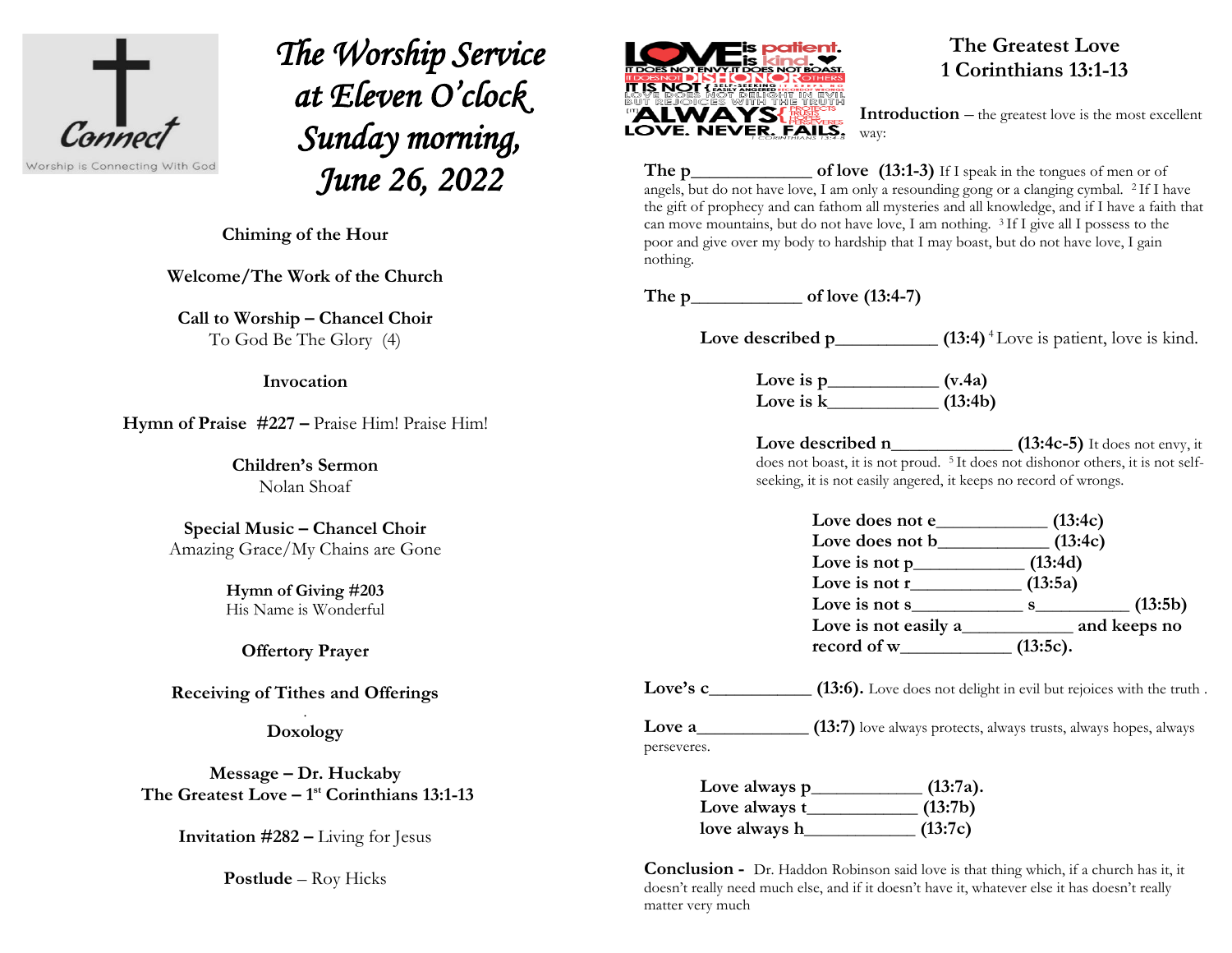

#### **Volunteer Opportunities**

**Deacon of the Week -** Suzan Tedder **Next week** – David Stiffel

**Security Team 6/26 –** Frank Boris/Harold Burns – **07/03 –** Lee Fleeman/Ron Hartley

**Nursery Volunteers 06/26** – Marlena Fleeman/Sarah Hand **07/03 –** Lisa Ridenhour/Sandra Beck

> **Children's Church 6/26 –** Kelli Hopkins/April Boris **07/03 –** Rosa Alonso/Blanca Wood/Karen Huckaby

**Wednesday Children's Connect 06/29 –** Lisa Ridenhour/Ryane Nicole Oaks/April Boris/Angie West

> **Office Secretaries 6/26 –** Amy Freeman **07/03 –** Amy Freeman

**Counting Team 06/26** – Karen Allen/Sherri Manno **07/03 –** Karen Allen/Rita Caudle

**Ushers 06/26** – Frank Boris/Billy Harris/Jeff Snider/Harold Burns **07/03 –** Tim Freeman/Ronald Hartley/Spencer Shoaf/Luke Shepherd



**West Davidson Food Pantry/Clothes** 

**Closet** needs canned chicken, tuna, spam or fruit.

## **Upcoming Meetings**

**Nominating Committee meets at 2:00 p.m. today Conference Room**





#### **Volunteer Opportunities**

**Deacon of the Week -** Suzan Tedder **Next week** – David Stiffel

**Security Team 6/26 –** Frank Boris/Harold Burns – **07/03 –** Lee Fleeman/Ron Hartley

**Nursery Volunteers 06/26** – Marlena Fleeman/Sarah Hand **07/03 –** Lisa Ridenhour/Sandra Beck

> **Children's Church 6/26 –** Kelli Hopkins/April Boris **07/03 –** Rosa Alonso/Blanca Wood

**Wednesday Children's Connect 06/29 –** Lisa Ridenhour/Ryane Nicole Oaks/April Boris/Angie West

> **Office Secretaries 6/26 –** Amy Freeman **07/03 –** Amy Freeman

**Counting Team 06/26** – Karen Allen/Sherri Manno **07/03 –** Karen Allen/Rita Caudle

#### **Ushers**

**06/26** – Frank Boris/Billy Harris/Jeff Snider/Harold Burns **07/03 –** Tim Freeman/Ronald Hartley/Spencer Shoaf/Luke Shepherd



## **West Davidson Food Pantry/Clothes**

**Closet** needs canned chicken, tuna, spam or fruit.

## **Upcoming Meetings**

**Nominating Committee meets at 2:00 p.m. today Conference Room**